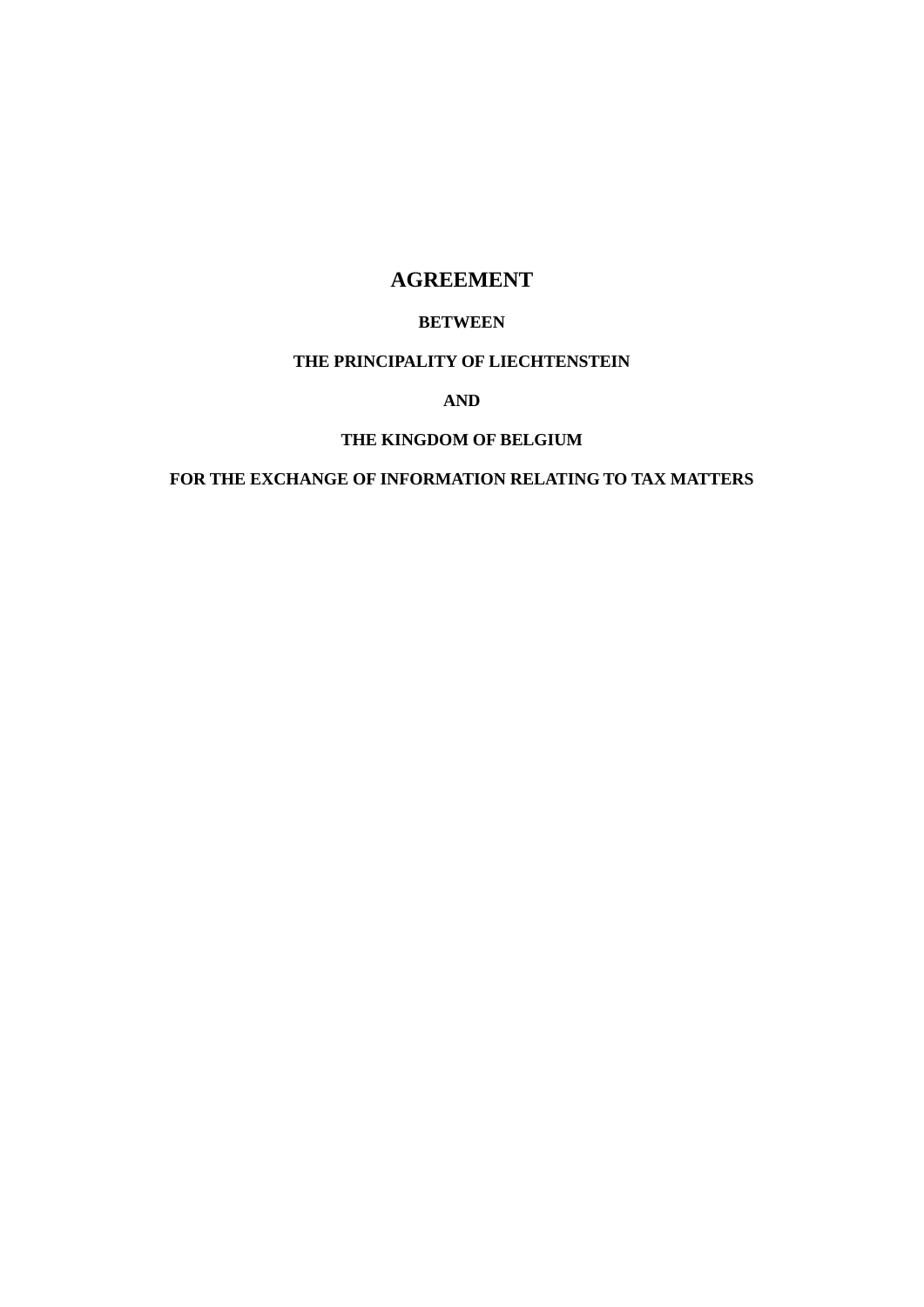# **AGREEMENT BETWEEN THE PRINCIPALITY OF LIECHTENSTEIN AND THE KINGDOM OF BELGIUM FOR THE EXCHANGE OF INFORMATION RELATING TO TAX MATTERS**

# **THE GOVERNMENT OF THE PRINCIPALITY OF LIECHTENSTEIN**

**AND**

# **THE GOVERNMENT OF THE KINGDOM OF BELGIUM,**

herein referred to as "the Contracting Parties",

**WHEREAS** the Contracting Parties recognise that the well-developed economic ties between the Contracting Parties call for further cooperation;

**WHEREAS** the Contracting Parties wish to develop their relationship further by cooperating to their mutual benefits in the field of taxation;

**WHEREAS** the Contracting Parties wish to strengthen the ability of both Contracting Parties to enforce their respective tax laws; and

**WHEREAS** the Contracting Parties wish to establish the terms and conditions governing the exchange of information on tax matters;

**HAVE AGREED** as follows: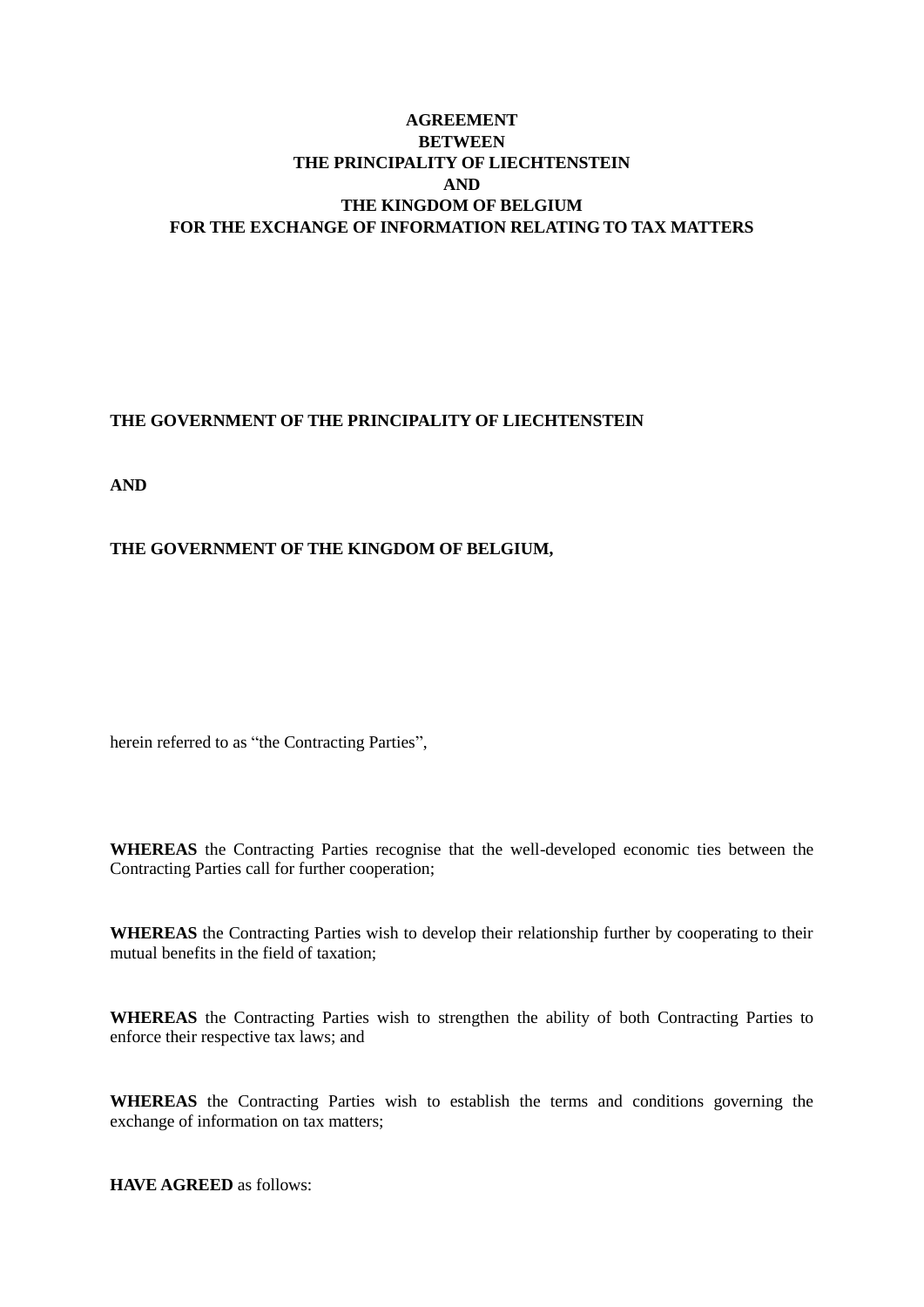#### **Object and Scope of the Agreement**

The Contracting Parties, through their competent authorities, shall provide assistance through exchange of information that is foreseeably relevant to the administration and enforcement of the domestic laws of the Contracting Parties concerning taxes covered by this Agreement, including information that is foreseeably relevant to the determination, assessment and collection of such taxes with respect to persons subject to such taxes or to the investigation in or prosecution of criminal tax matters in relation to such persons. Information shall be exchanged in accordance with the provisions of this Agreement and shall be treated as confidential in the manner provided in Article 8. The rights and safeguards secured to persons by the laws or administrative practice of the requested Party remain applicable.

#### **Article 2**

#### **Jurisdiction**

A requested Party is not obliged to provide information which is neither held by its authorities, nor in the possession or control of persons who are within its territorial jurisdiction.

#### **Article 3**

#### **Taxes Covered**

- 1. This Agreement shall apply to the following taxes:
	- a) in the case of Liechtenstein,
		- (i) the personal income tax (Erwerbssteuer);
		- (ii) the corporate income tax (Ertragssteuer);
		- (iii) the corporation taxes (Gesellschaftssteuern);
		- (iv) the real estate capital gains tax (Grundstücksgewinnsteuer);
		- (v) the wealth tax (Vermögenssteuer);
		- (vi) the coupon tax (Couponsteuer);
		- (vii) the estate, inheritance and gift taxes (Nachlass-, Erbanfalls- und Schenkungssteuern); and
		- (viii) the value added tax,
	- b) in the case of Belgium,
		- (i) the individual income tax;
		- (ii) the corporate income tax;
		- (iii) the income tax on legal entities;
		- (iv) the income tax on non-residents; and
		- (v) the value added tax.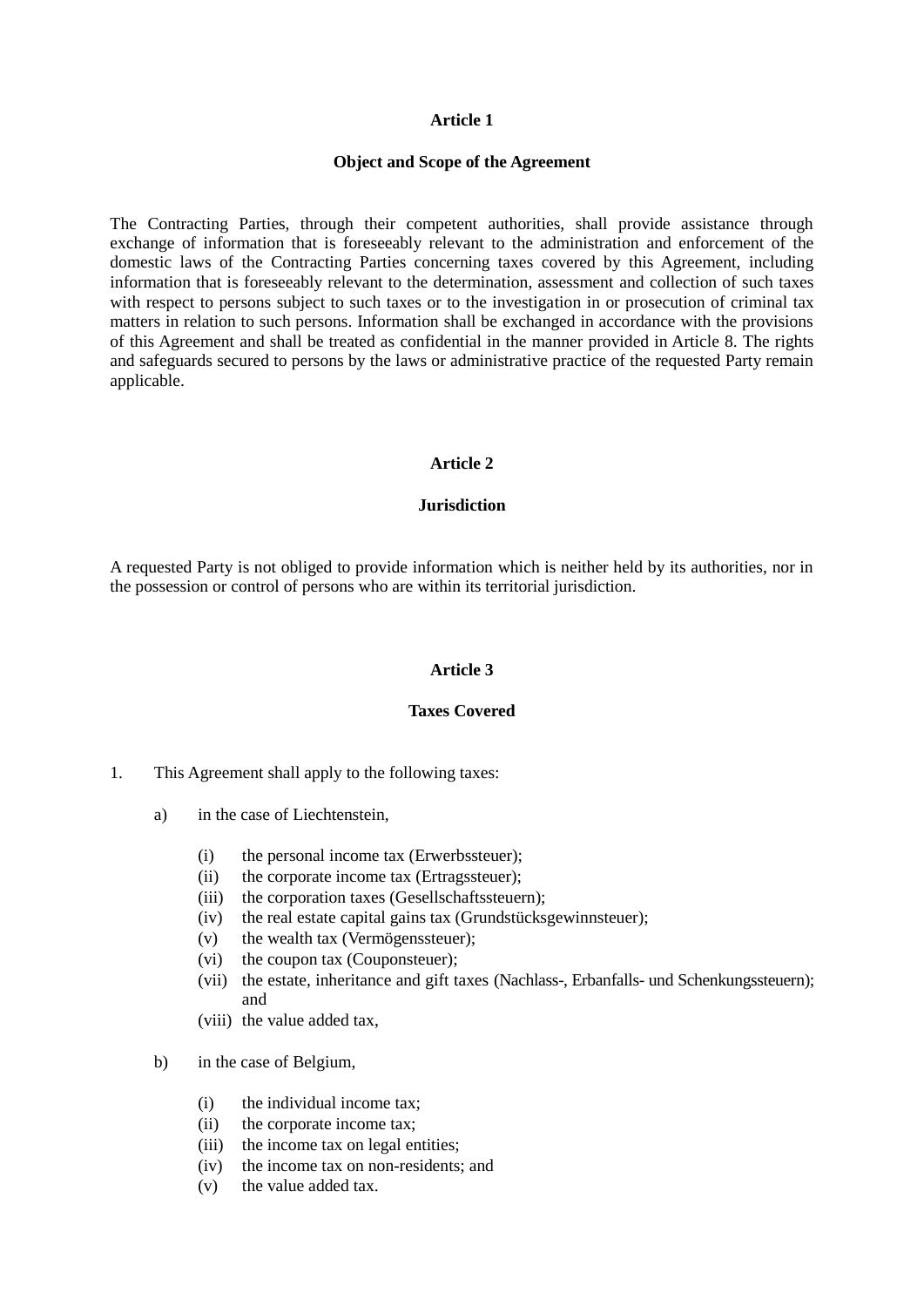- 2. This Agreement shall apply also to any identical or substantially similar taxes imposed after the date of signature of this Agreement in addition to or in place of the existing taxes if the Contracting Parties, through their competent authorities, so agree. The competent authority of each Contracting Party shall notify the other of any substantial changes in laws which may affect the obligations of that Party pursuant to this Agreement.
- 3. This Agreement shall not apply to taxes imposed in both Contracting Parties by or on behalf of its political subdivisions or local authorities until the date on which Belgium shall notify Liechtenstein through diplomatic channels that Belgium agrees on such application.

### **Definitions**

- 1. In this Agreement, unless otherwise defined:
	- a) "Liechtenstein" means the Principality of Liechtenstein, and, when used in a geographical sense, the area in which the tax laws of the Principality of Liechtenstein apply;
	- b) "Belgium" means the Kingdom of Belgium; used in a geographical sense, it means the territory of the Kingdom of Belgium, including the territorial sea and any other area in the sea and in the air within which the Kingdom of Belgium, in accordance with international law, exercises sovereign rights or its jurisdiction;
	- c) "collective investment fund or scheme" means any pooled investment vehicle, irrespective of legal form;
	- d) "public collective investment fund or scheme" means any collective investment scheme or fund in which the purchase, sale or redemption of units, shares or other interests is not implicitly or explicitly restricted to a limited group of investors;
	- e) "company" means any body corporate, as well as entities and special asset endowments that are treated as a body corporate for tax purposes;
	- f) "competent authority" means,
		- (i) in the case of Liechtenstein, the Government of the Principality of Liechtenstein or its authorised representative; and
		- (ii) in the case of Belgium, the Minister of Finance or his authorised representative;
	- g) "criminal laws" means all criminal laws designated as such under domestic law, irrespective of whether such are contained in the tax laws, the criminal code or other statutes;
	- h) "criminal tax matters" means tax matters involving intentional conduct which is liable to prosecution under the criminal laws of the requesting Party;
	- i) "information" means any fact, statement or record in whatever form;
	- j) "information gathering measures" means administrative or judicial procedures enabling a requested Party to obtain and provide the information requested;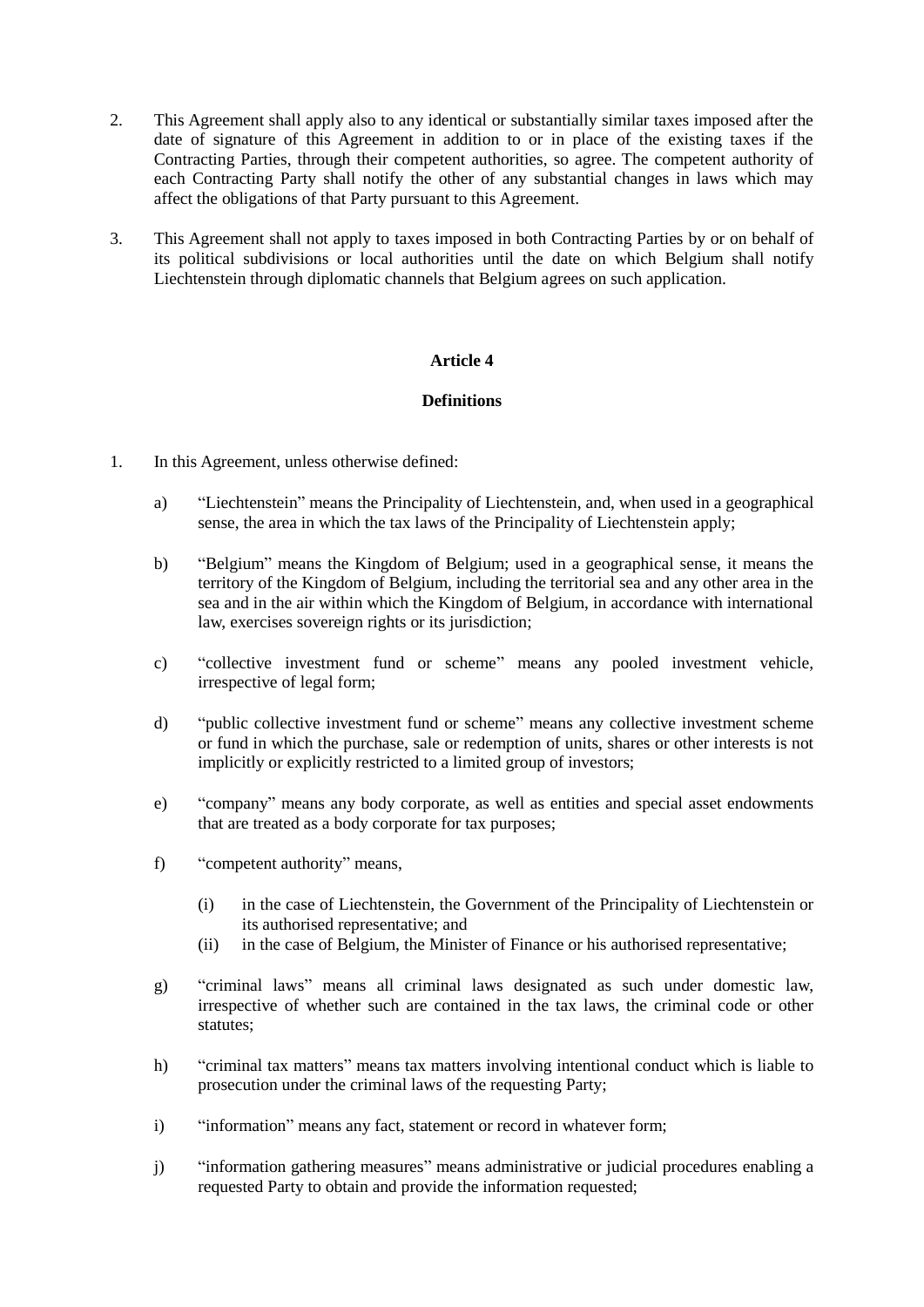- k) "person" means an individual, a company, a dormant inheritance and any other body of persons;
- l) "principal class of shares" means the class or classes of shares representing a majority of the voting power or of the statutory capital of the company;
- m) "publicly traded company" means any company whose principal class of shares is listed on a recognised stock exchange provided its listed shares can be readily purchased or sold by the public. Shares can be purchased or sold "by the public" if the purchase or sale of shares is not implicitly or explicitly restricted to a limited group of investors;
- n) "recognised stock exchange" means any stock exchange that fulfils the material requirements of Article 4 of the directive 2004/39/EC of the European Parliament and of the Council of 21 April 2004;
- o) "requested Party" means the Contracting Party to this Agreement which is requested to provide information or has provided information in response to a request;
- p) "requesting Party" means the Contracting Party to this Agreement submitting a request for or having received information from the requested Party;
- q) "tax" means any tax covered by this Agreement.
- 2. As regards the application of this Agreement at any time by a Contracting Party, any term not defined therein shall, unless the context otherwise requires or the competent authorities agree on a common meaning pursuant to the provisions of Article 10 of this Agreement, have the meaning that it has at that time under the laws of that Contracting Party, any meaning under the applicable tax laws of that Contracting Party prevailing over a meaning given to the term under other laws of that Contracting Party.

# **Exchange of Information Upon Request**

- 1. The competent authority of the requested Party shall provide upon request by the requesting Party information for the purposes referred to in Article 1. Such information shall be exchanged without regard to whether the requested Party needs such information for its own tax purposes or the conduct being investigated would constitute a crime under the laws of the requested Party if it had occurred in the territory of the requested Party. The competent authority of the requesting Party shall only make a request for information pursuant to this Article when it is unable to obtain the requested information by other means available in its own territory, except where recourse to such means would give rise to disproportionate difficulty.
- 2. If the information in the possession of the competent authority of the requested Party is not sufficient to enable it to comply with the request for information, the requested Party shall use all appropriate information gathering measures to provide the requesting Party with the information requested, notwithstanding that the requested Party may not, at that time, need such information for its own tax purposes.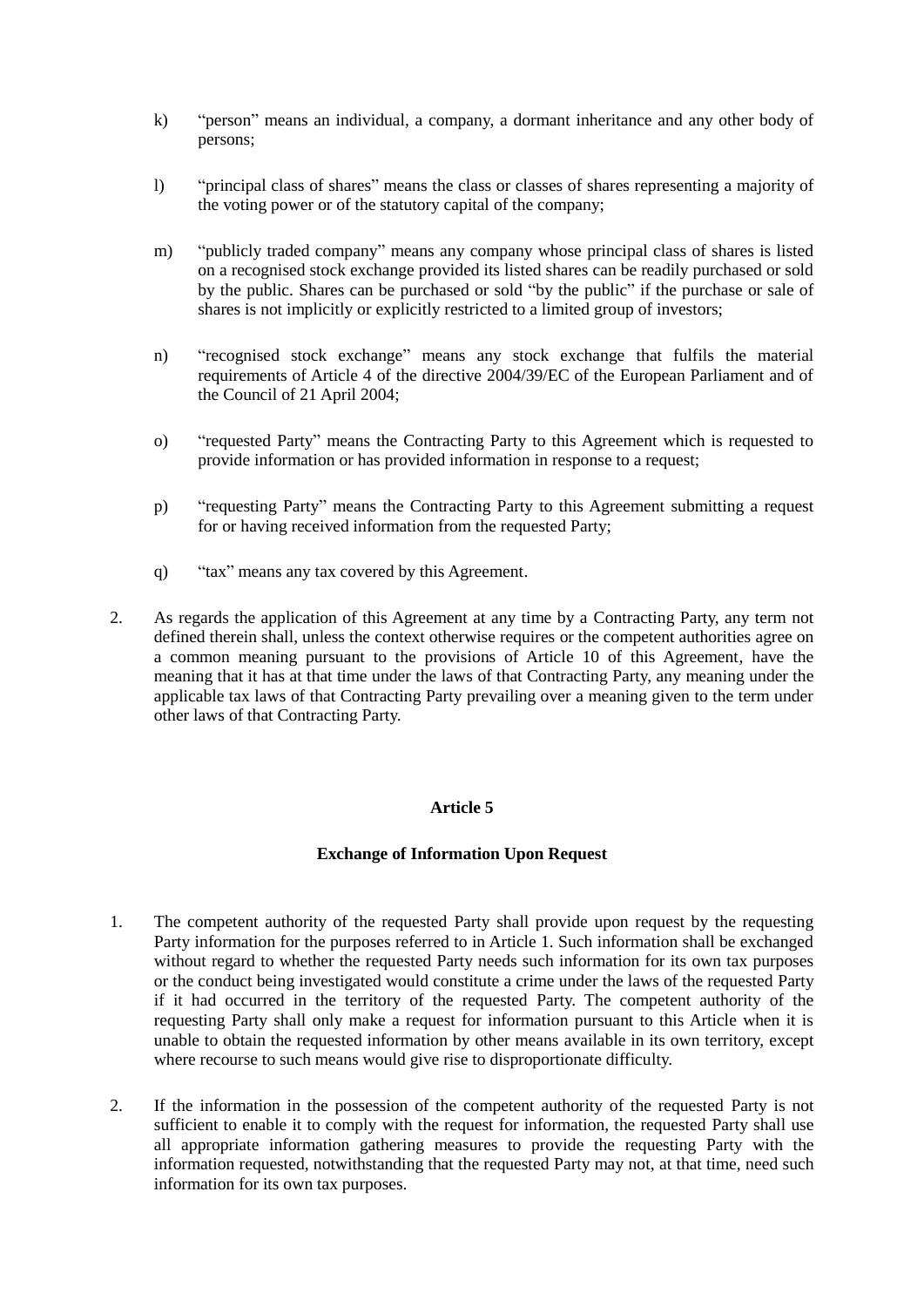- 3. If specifically requested by the competent authority of the requesting Party, the competent authority of the requested Party shall provide information under this Article, to the extent allowable under its domestic laws, in the form of depositions of witnesses and authenticated copies of original records.
- 4. Notwithstanding any contrary provisions in its domestic laws, each Party shall ensure that its competent authorities have the authority, subject to the terms of Articles 1 and 2 of this Agreement, to obtain and to provide upon request:
	- a) information held by banks, other financial institutions and any person, including nominees and trustees, acting in an agency or fiduciary capacity;
	- b) information regarding the ownership of companies, partnerships, collective investment schemes and other persons, including:
		- (i) within the constraints of Article 2, ownership information on all such persons in an ownership chain;
		- (ii) in the case of collective investment schemes, information on shares, units and other interests in the fund or scheme;
		- (iii) in the case of trusts, information on settlors, trustees and beneficiaries;
		- (iv) in the case of foundations, information on founders, members of the foundation council and beneficiaries; and
		- (v) in the case of persons that are neither collective investment schemes, trusts or foundations, equivalent information to the information in subparagraphs (i) to (iv).

Provided that this Agreement does not create an obligation on the Parties to obtain or provide ownership information with respect to publicly traded companies or public collective investment funds or schemes unless such information can be obtained without giving rise to disproportionate difficulties.

- 5. Any request for information shall be formulated with the greatest possible details and shall in all cases specify in writing:
	- a) the identity of the person under examination or investigation;
	- b) the taxable period for which the information is requested;
	- c) a statement of the information sought including the nature of the information requested and the form in which the requesting Party would prefer to receive it;
	- d) the matter under the requesting Party"s tax law with respect to which the information is sought;
	- e) the reasons for believing that the information requested is foreseeably relevant to the administration or enforcement of the taxes of the requesting Party covered under Article 3, with respect to the person identified in subparagraph (a) of this paragraph;
	- f) grounds for believing that the information requested is present in the requested Party or is in the possession or control of a person within the jurisdiction of the requested Party;
	- g) to the extent known, the name and address of any person believed to be in possession or control of the requested information;
	- h) a statement that the request is in conformity with this Agreement; and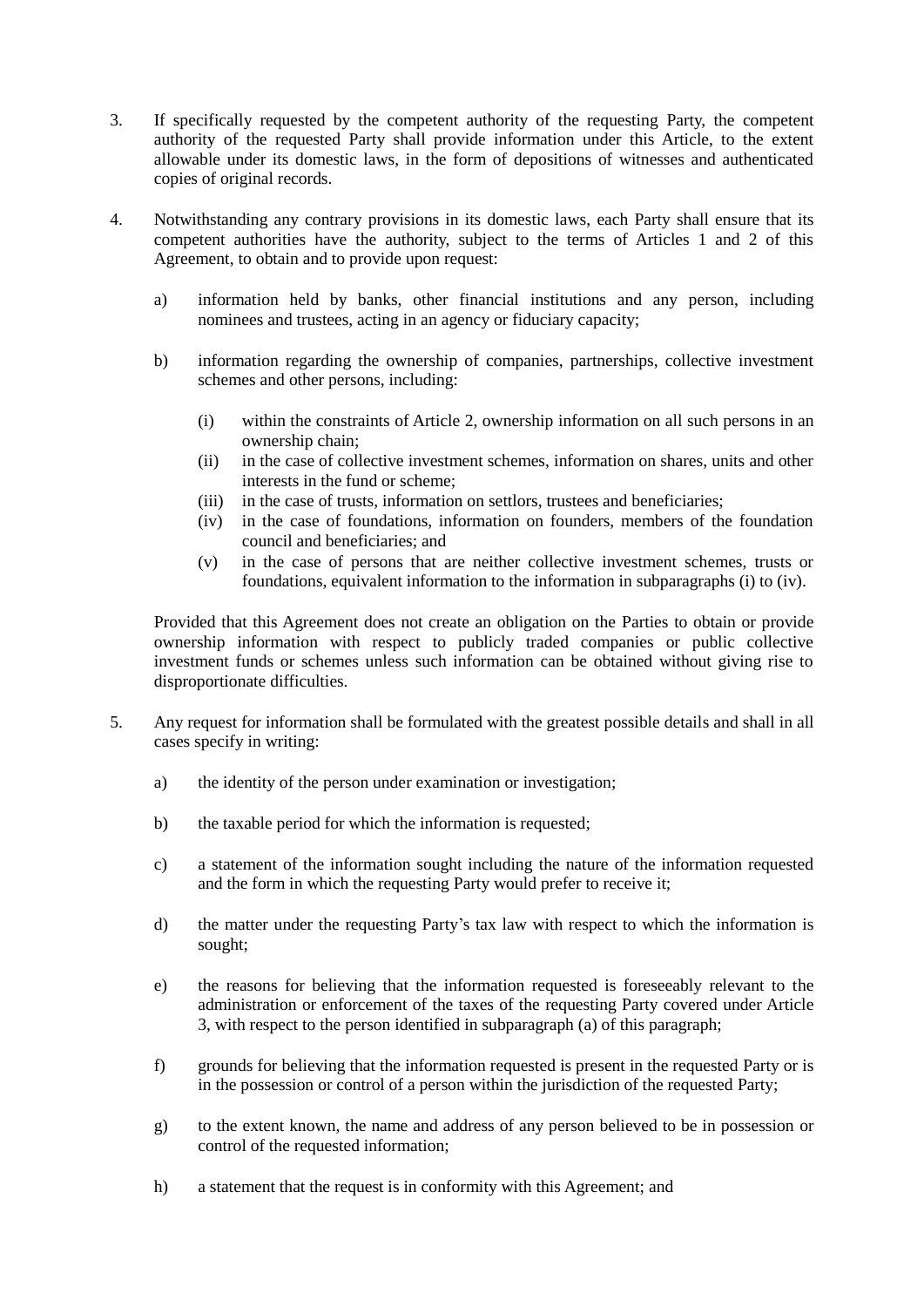- i) a statement that the requesting Party has pursued all means available in its own territory to obtain the information, except those that would give rise to disproportionate difficulty.
- 6. The competent authority of the requested Party shall acknowledge receipt of the request to the competent authority of the requesting Party and shall use its best endeavours within its means to forward the requested information to the requesting Party with the least reasonable delay.

### **Tax Examinations Abroad**

- 1. By reasonable notice given in advance the competent authority of the requesting Party may request that the competent authority of the requested Party allows representatives of the competent authority of the requesting Party to enter the territory of the requested Party, to the extent permitted under its laws, to interview individuals and examine records with the prior written consent of the individuals or other persons concerned. The competent authority of the requesting Party shall give reasonable notice to the competent authority of the requested Party of the time and place of the intended meeting with the individuals concerned.
- 2. At the request of the competent authority of the requesting Party, the competent authority of the requested Party may allow representatives of the competent authority of the requesting Party to be present at the appropriate part of a tax examination in the territory of the requested Party.
- 3. If the request referred to in paragraph 2 is granted, the competent authority of the requested Party conducting the examination shall, as soon as possible, notify the competent authority of the requesting Party of the time and place of the examination, the authority or official designated to carry out the examination and the procedures and conditions required by the requested Party for the conduct of the examination. All decisions regarding the conduct of the tax examination shall be made by the requested Party conducting the examination.

# **Article 7**

### **Possibility of Declining a Request**

- 1. The competent authority of the requested Party may decline to assist:
	- a) where the request is not made in conformity with this Agreement, and in particular where the requirements of Article 5 are not met; or
	- b) where the requesting Party has not pursued all means available in its own territory to obtain the information, except where recourse to such means would give rise to disproportionate difficulty; or
	- c) where the disclosure of the information requested would be contrary to public policy (ordre public) of the requested party.
- 2. This Agreement shall not impose on the requested Party any obligation: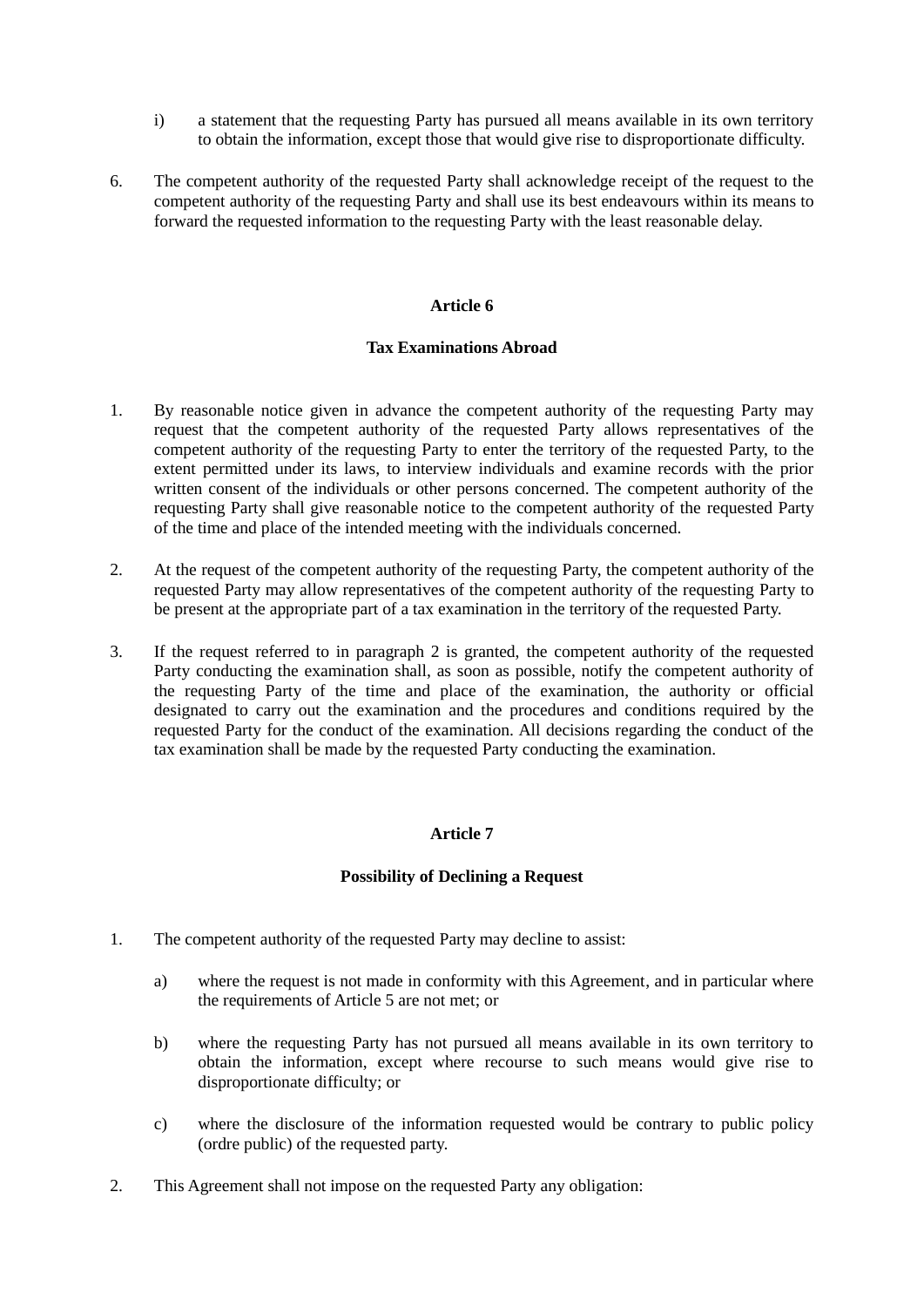- a) to provide information subject to legal privilege, or which would disclose any trade, business, industrial, commercial or professional secret or trade process, provided that information described in Article 5 paragraph 4 shall not by reason of that fact alone be treated as such a secret or trade process; or
- b) to carry out administrative measures at variance with its laws and administrative practices, provided that nothing in this subparagraph shall affect the obligations of a Contracting Party under Article 5 paragraph 4 of this Agreement.
- 3. A request for information shall not be refused on the ground that the tax claim giving rise to the request is disputed.
- 4. The requested Party shall not be required to obtain and to provide information which the competent authority of the requesting Party would not be able to obtain under its own laws or in the normal course of administrative practice in response to a valid request made in similar circumstances from the requested Party under this Agreement.
- 5. The requested Party may decline a request for information if the information is requested by the requesting Party to administer or enforce a provision of the tax law of the requesting Party, or any requirement connected therewith, which discriminates against a citizen of the requested Party as compared with a citizen of the requesting Party in the same circumstances.

#### **Confidentiality**

Any information provided and received by the competent authority of a Contracting Party under this Agreement shall be treated as confidential and may be disclosed only to persons or authorities (including courts and administrative bodies) in the jurisdiction of the Contracting Party concerned with the assessment or collection of, the enforcement or prosecution in respect of, or the determination of appeals in relation to, the taxes covered by this Agreement. Such persons or authorities shall use such information only for such purposes. They may disclose the information in public court proceedings or in judicial decisions for these purposes. The information may not be disclosed to any other person or entity or authority or any other jurisdiction, State or sovereign territory not party to this Agreement without the express written consent of the competent authority of the requested Party. Information received by the requested Party in conjunction with a request for assistance under this Agreement shall likewise be treated as confidential in the requested Party.

#### **Article 9**

#### **Costs**

Unless the competent authorities of the Parties otherwise agree, indirect costs incurred in providing assistance shall be borne by the requested Party, and direct costs incurred in providing assistance (including costs of engaging external advisers in connection with litigation or otherwise) shall be borne by the requesting Party. The respective competent authorities shall consult from time to time with regard to this Article, and in particular the competent authority of the requested Party shall consult with the competent authority of the requesting Party in advance if the costs of providing information with respect to a specific request are expected to be significant.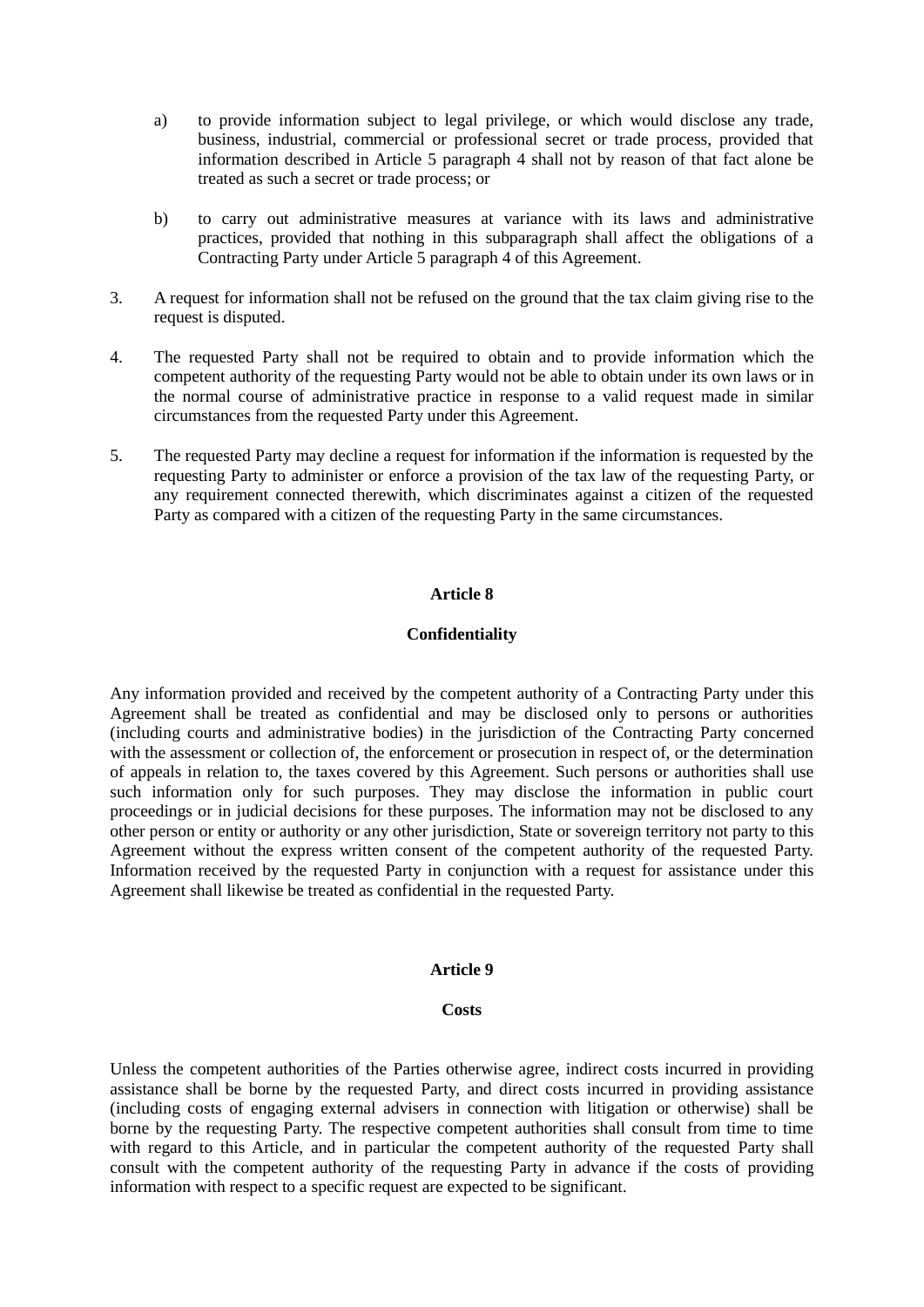### **Mutual Agreement Procedure**

- 1. Where difficulties or doubts arise between the Contracting Parties regarding the implementation or interpretation of this Agreement, the competent authorities shall endeavour to resolve the matter by mutual agreement.
- 2. In addition to the agreements referred to in paragraph 1, the competent authorities of the Contracting Parties may mutually agree on the procedures to be used under this Agreement.
- 3. The competent authorities of the Contracting Parties may communicate with each other directly for purposes of reaching agreement under this Article.
- 4. The Contracting Parties may also agree on other forms of dispute resolution.

# **Article 11**

# **Protocol**

The attached Protocol shall be an integral part of this Agreement.

# **Article 12**

# **Implementation Legislation**

The Contracting Parties shall enact any legislation necessary to comply with, and give effect to, the terms of this Agreement.

# **Article 13**

# **Entry into Force**

Each of the Contracting Parties shall notify to the other the completion of the procedures required by its law for the bringing into force of this Agreement. This Agreement shall enter into force on the date of the later of these notifications, and shall have effect for all requests made but only in respect of taxable periods beginning on or after January 1 of the year next following the year in which the Agreement entered into force or, where there is no taxable period, in respect of taxes due in respect of taxable events taking place on or after January 1 of the year next following the year in which the Agreement entered into force.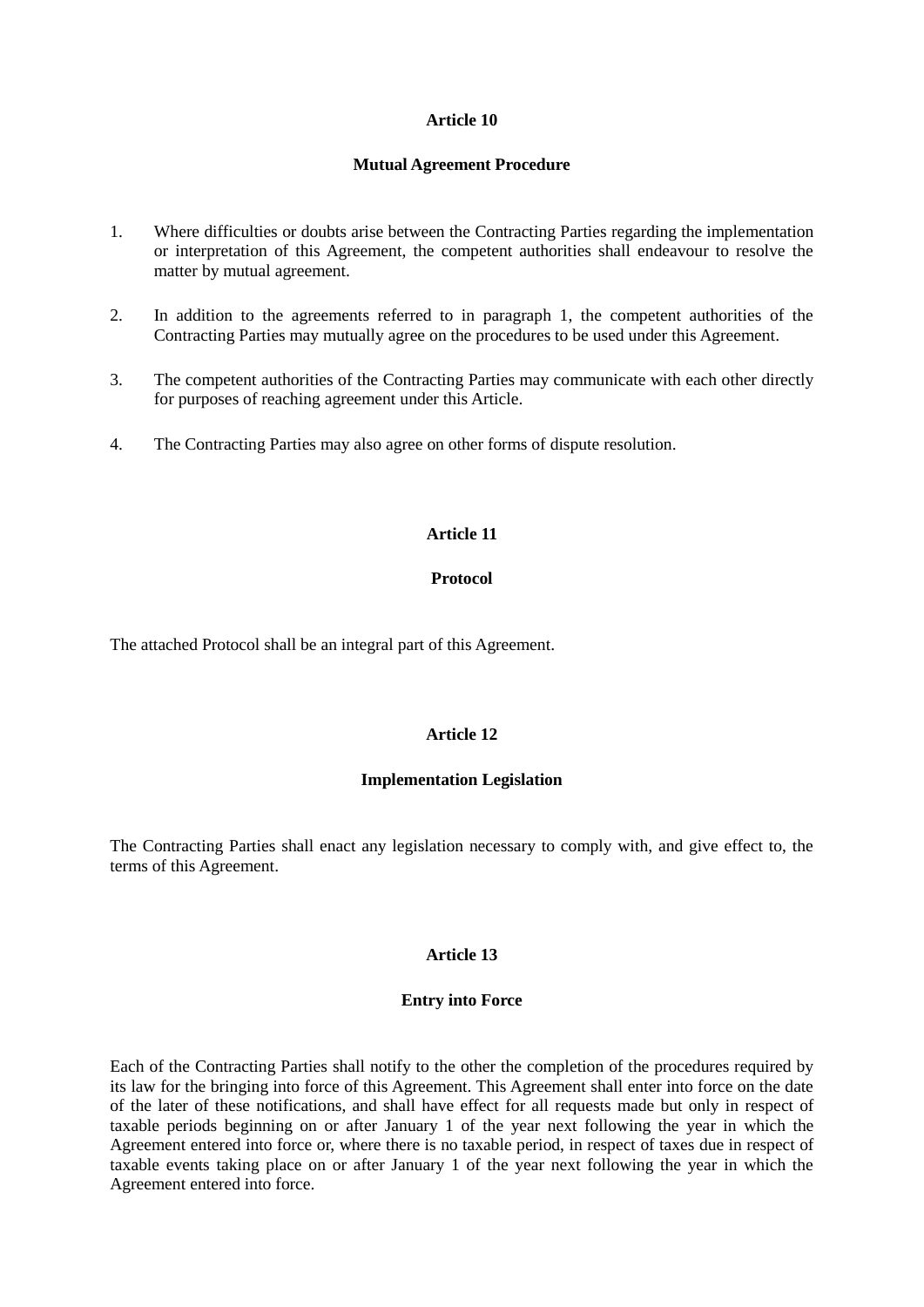### **Termination**

- 1. This Agreement shall remain into force until terminated. Either Contracting Party may terminate the Agreement by giving a notice of termination in writing.
- 2. Such termination shall become effective on the first day of the month following the expiration of a period of three months after the date of receipt of notice of termination by the other Contracting Party. All requests received up to the effective date of termination will be dealt with in accordance with the terms of this Agreement.
- 3. After termination of this Agreement, both Contracting Parties shall remain bound by the provisions of Article 8 with respect to any information obtained under this Agreement.

**IN WITNESS WHEREOF** the undersigned, being duly authorised thereto by their respective Governments, have signed this Agreement.

**DONE** in duplicate at ....................................., this ………………………………….., in the English language.

**FOR THE GOVERNMENT OF THE PRINCIPALITY OF LIECHTENSTEIN:**

**FOR THE GOVERNMENT OF THE KINGDOM OF BELGIUM:**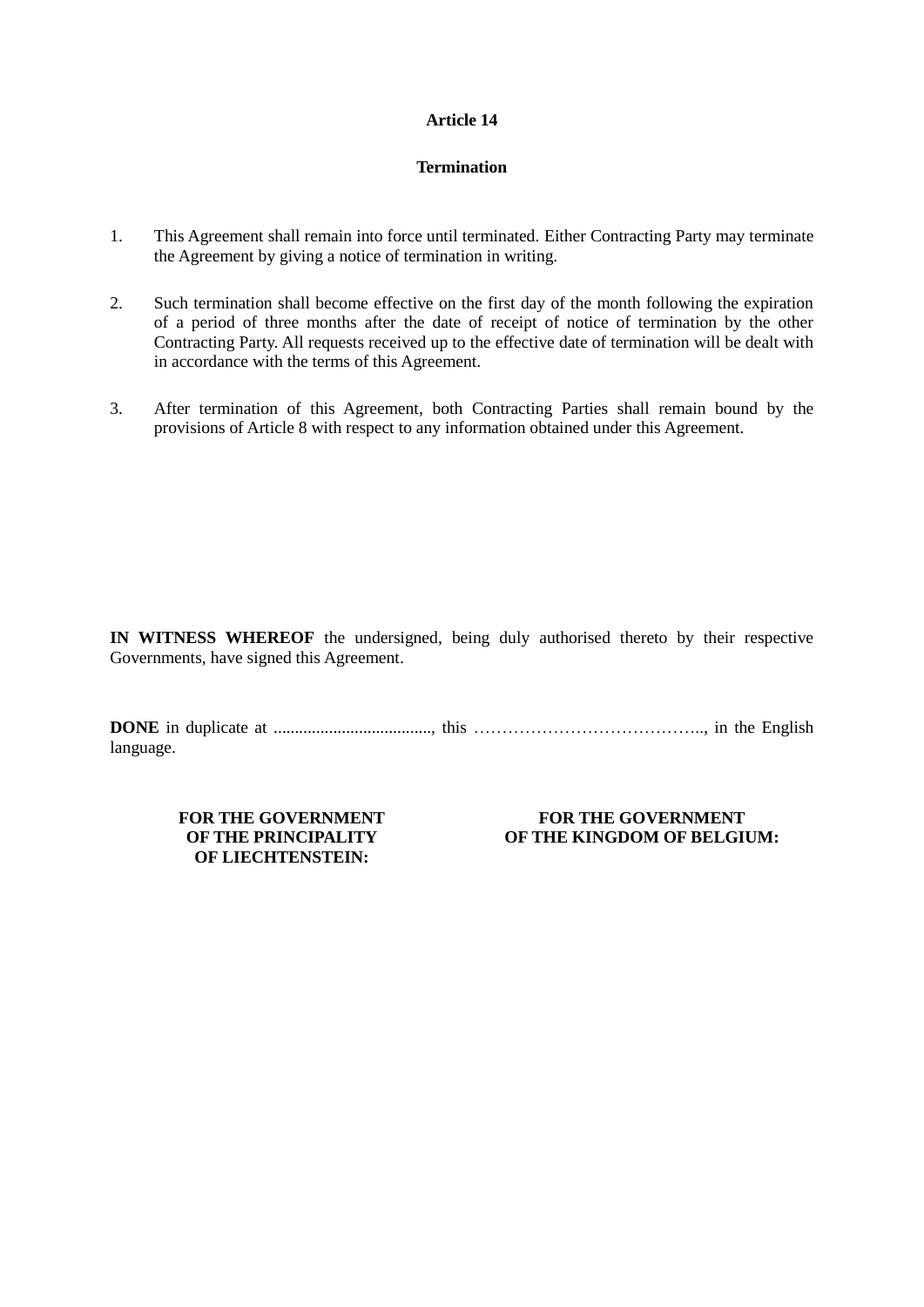# **PROTOCOL TO THE AGREEMENT BETWEEN THE PRINCIPALITY OF LIECHTENSTEIN AND THE KINGDOM OF BELGIUM FOR THE EXCHANGE OF INFORMATION RELATING TO TAX MATTERS**

On the occasion of the signing of the Agreement between the Principality of Liechtenstein and the Kingdom of Belgium (the "Contracting Parties") for the exchange of information relating to tax matters, the Contracting Parties have agreed upon the following provisions, which are an integral part of this Agreement:

- 1. With respect to Article 5 paragraph 1, it is understood that the taxpayer, unless subject to criminal investigations, can be informed about the intention to make a request for information. If the information of the taxpayer would jeopardise the purpose of the investigation, information is not necessary.
- 2. With respect to Article 5 paragraph 5 subparagraph a, it is understood that it is not necessary to provide the name of the taxpayer in order to define its identity, if this identity can be determined from equivalent elements.
- 3. In Article 9 the term "direct" costs shall be interpreted as follows:
	- a) examples of the "direct costs" include, but are not limited to, the following:
		- aa) reasonable costs of reproducing and transporting documents or records to the competent authority of the applicant Party;
		- bb) reasonable fees imposed by a financial institution or other record keeper for copying records and research related to a specific request for information;
		- cc) reasonable costs for stenographic reports and interviews, depositions or testimony;
		- dd) reasonable fees and expenses, determined in accordance with amounts allowed under applicable law, on the person who voluntarily appears in the territory of one of the Contracting Parties for interview, deposition or testimony relating to a particular information request;
		- ee) reasonable legal fees for non-government counsel appointed or retained, with the approval of the competent authority of the applicant Party, for litigation in the courts of the requested Party related to a specific request for information.
	- b) "Direct costs" do not include ordinary administrative and overhead expenses incurred by the requested Party in reviewing and responding to information requests submitted by the applicant Party.
	- c) If the direct costs pertaining to a specific request are expected to exceed EUR 500 or the Swiss Franc equivalent, the competent authority of the requested Party shall contact the competent authority of the applicant Party to determine whether the applicant Party wants to pursue the request and bear the costs.